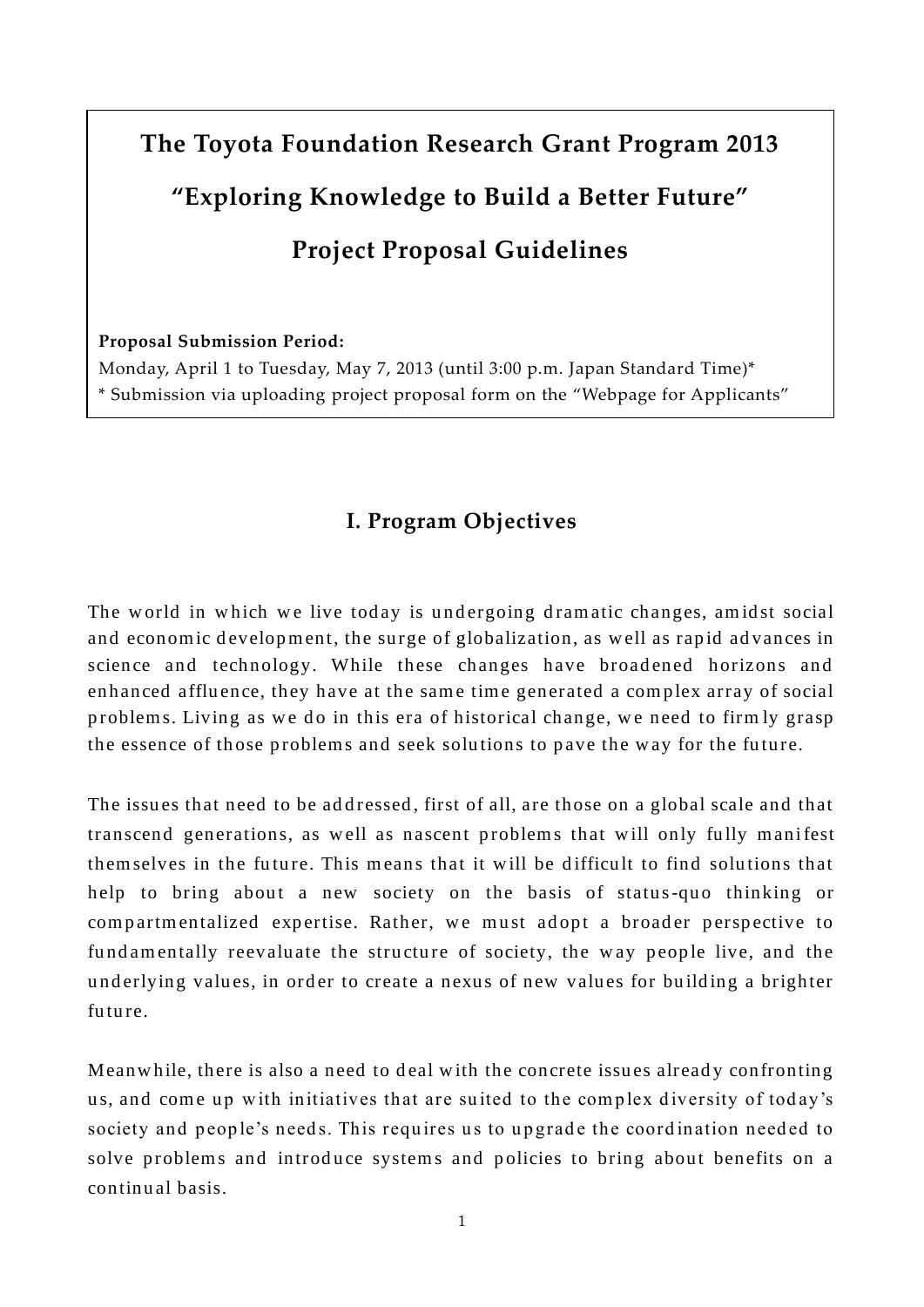Based on this outlook, the Toyota Foundation solicits proposals for its Joint Research Grant, under the framework of "Research that Aims to Explore New Social Values" or "Research that Addresses Social Issues". We also welcome proposals for Individual Research Grant, targeting younger researchers who are eager to contribute to society through activities that can be expected to resolve social issues or explore new values for society.

## **II. Grant Frameworks**

In line with the project objectives, we solicit proposals for the two frameworks of joint research grants (Category A): "Research that Aims to Explore New Social Values" (A1) and "Research that Addresses Social Issues" (A2); as well as proposals for the framework of individual research grants (Category B) for research projects by young researchers that can be expected to lead to the resolution of social issues or exploration of new values for society\*. We welcome proposals for projects that involve research methods that span different disciplines and fields of activity, particularly those for which NPOs and NGOs play an active role.

\* Please be aw are that there is a d ifference in the p roject p rop osal form betw een the A1 and A2 frameworks for joint research grants and the Category B framework for individual research grants.

**Category A: Joint Research Grant**

#### **A1: Research that Aims to Explore New Social Values**

In exploring new values for society, it is necessary to adopt a wide view of the world that stretches far into the future. We need to take into consideration the existing framework of values, while also standing outside it, and build an innovative view point from which to put up signposts leading towards a new era.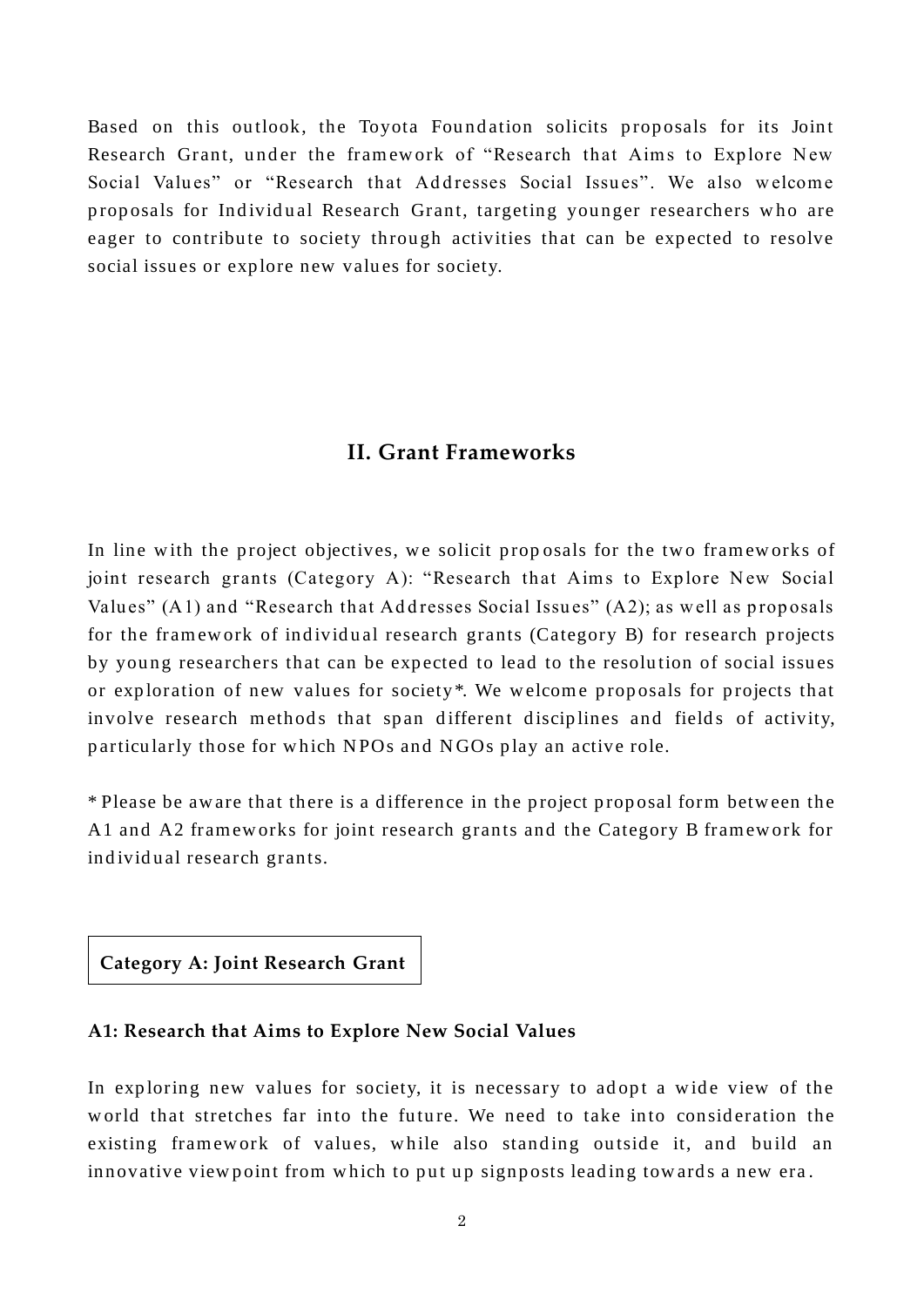This grant framework targets ambitious projects that are driven by a desire to arrive at a scholarly view of the broad world and anticipate future trends as the basis for generating research results that help to bring about changes in people's consciousness and encourage actions that lead to the solution of problems.

No restrictions are placed on the areas of research or the methods employed, but the following are some examples of topics that might be addressed.

#### *Examples of research themes:*

- Arriving at a new conceptual framework regarding human rights, equality, and justice to encompass people of different standpoints and cultures. Exploring fund amental ideas that lead to the formation of new communities in which a diverse range of people can live in harmony.
- Clarifying the principles of local and global distributive justice to address the expansion of social disparities and inequality and the crisis of the social welfare system. Offering a viewpoint on how to strengthen community bonds and alleviate social isolation.
- Fostering a better understanding of how to appropriately share the burdens resulting from natural and manmade disasters. Formulating a methodology on how to alleviate and disperse the risks associated with future disasters.
- Establishing a cross-generational ethics to consider how natural resources, energy sources, and a rich natural environment can be passed down to future generations, and anticipating the environmental problems of the future. Designing social and economic systems for sustainable development within the limits of natural resources and the environment, and formulating indices to gauge human welfare as the basis for the systems.

#### **A2: Research that Addresses Social Issues**

This grant framework targets ambitious projects that aim to examine and utilize methods and techniques for practically resolving the urgent social issues surrounding us today. More specifically, we solicit projects that seek to upgrade coordination and introduce systems and policies needed as the means for reinforcing the foundation of civil activities and cooperation between a diverse range of players.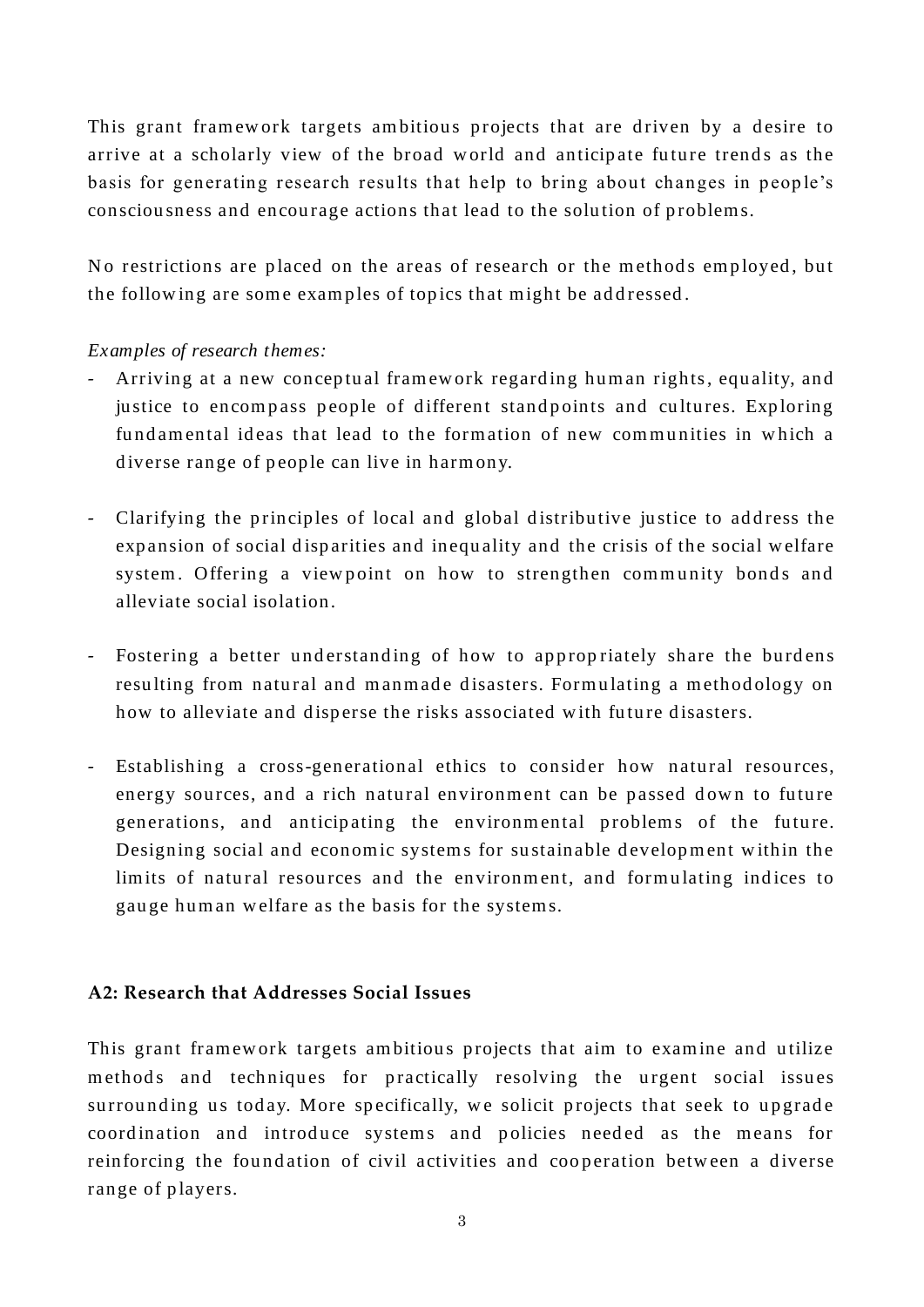No restrictions are placed on the areas of research or the methods employed, but the following are some examples of topics that might be addressed.

## *Examples of research themes:*

- Advancing social welfare for and greater social participation by the most vulnerable members of the community.
- Appropriately distributing the health, medical, and social-welfare resources in a manner that takes into consideration differences in levels of income, types of employment, and locations of residence (including hilly and mountainous areas and remote islands).
- Contributing to rebuilding communities impacted by natural or manmade disasters and helping to defend the rights and rebuild the lives of those impacted by disasters.
- Engaging in activities to encourage sustainable social and economic activities in response to changes in the natural environment such as climate change and the shrinking of biodiversity.

## **Category B: Individual Research Grant**

## **B: To Build a Better Future**

This grant framework targets individual research projects by young researchers that can be expected to benefit society in a way that leads either to the finding of new values or to the solution of today's concrete social problems. We welcome exploratory research with the potential to lead to future detailed studies and practical solutions to problems.

No restrictions are placed on the areas of research or the methods employed \*. We welcome projects that will be energetically carried out by researchers based on a sense of mission regarding what relationship they have to society and how they hope to positively impact it through their work.

\* We also do not place any restriction on researchers in terms of age, affiliation, or p rofession.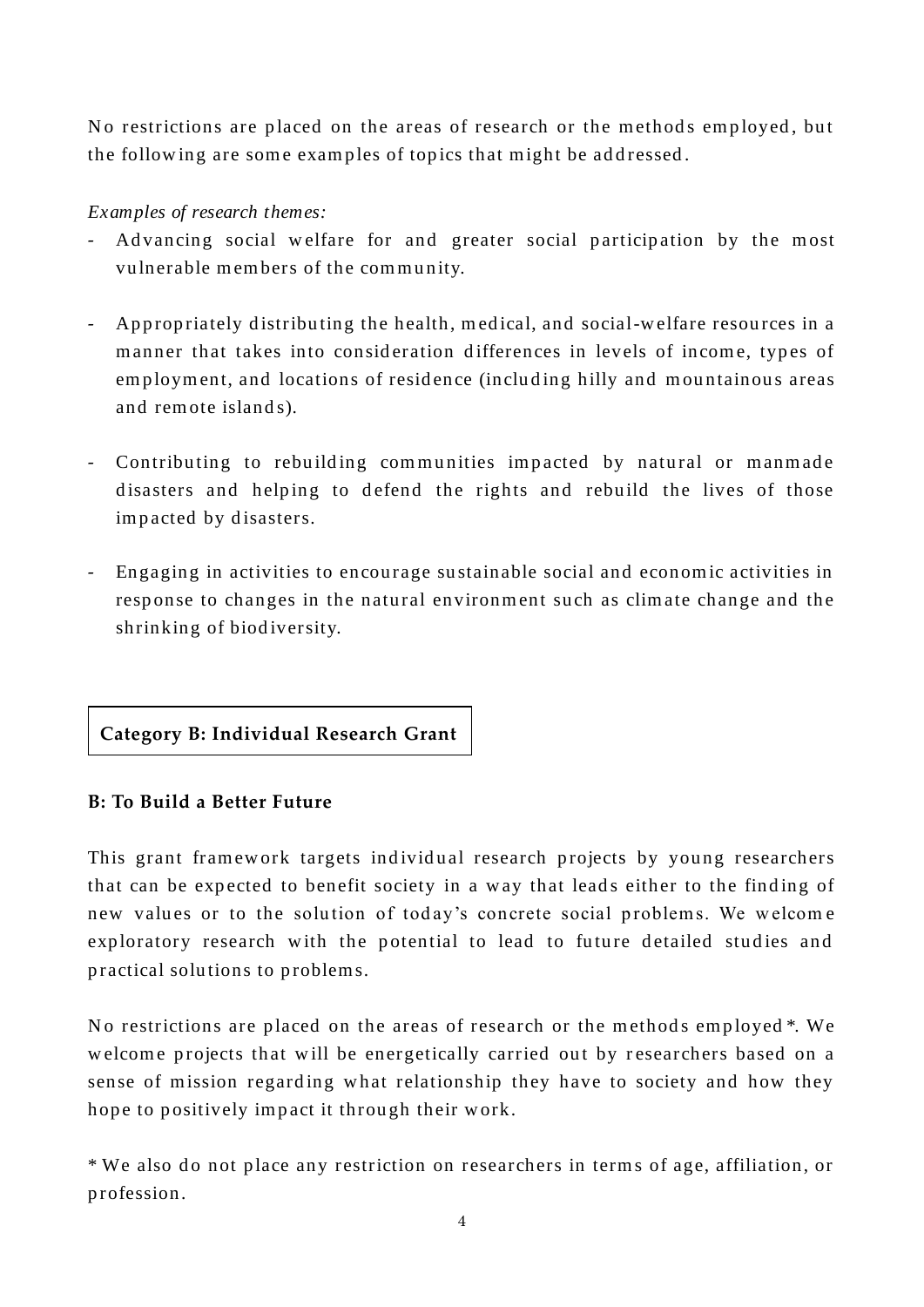## **Note: Project Format**

The Toyota Foundation Research Grant Program supports research on project formats. Projects targeted are those that address the project issues in a planned manner and can be expected to achieve a certain level of results regarding the goals set within the prescribed time. We welcome projects that can generate such results, even through a process of trial and error, and that can also be expected to have positive ripple effects.

# **III. Grant Periods and Grant Amounts**

## **Grant Periods**

Choose one of the two periods listed below when filling in the basic information from the "Apply for Grants" page (pp.9-10) and on the first page of the project p rop osal form.

- Grant period 1 year: November 1, 2013 to October 31, 2014
- Grant period 2 years: November 1, 2013 to October 31, 2015

## **Grant Amounts**

Total amount of grants: 100 million yen

Category A: Joint Research Grant

(Total allocated grant amounts: Approx. 80 million yen)

- Grant Period 1 year: Up to around 5 million yen
- Grant Period 2 years: Up to around 10 million yen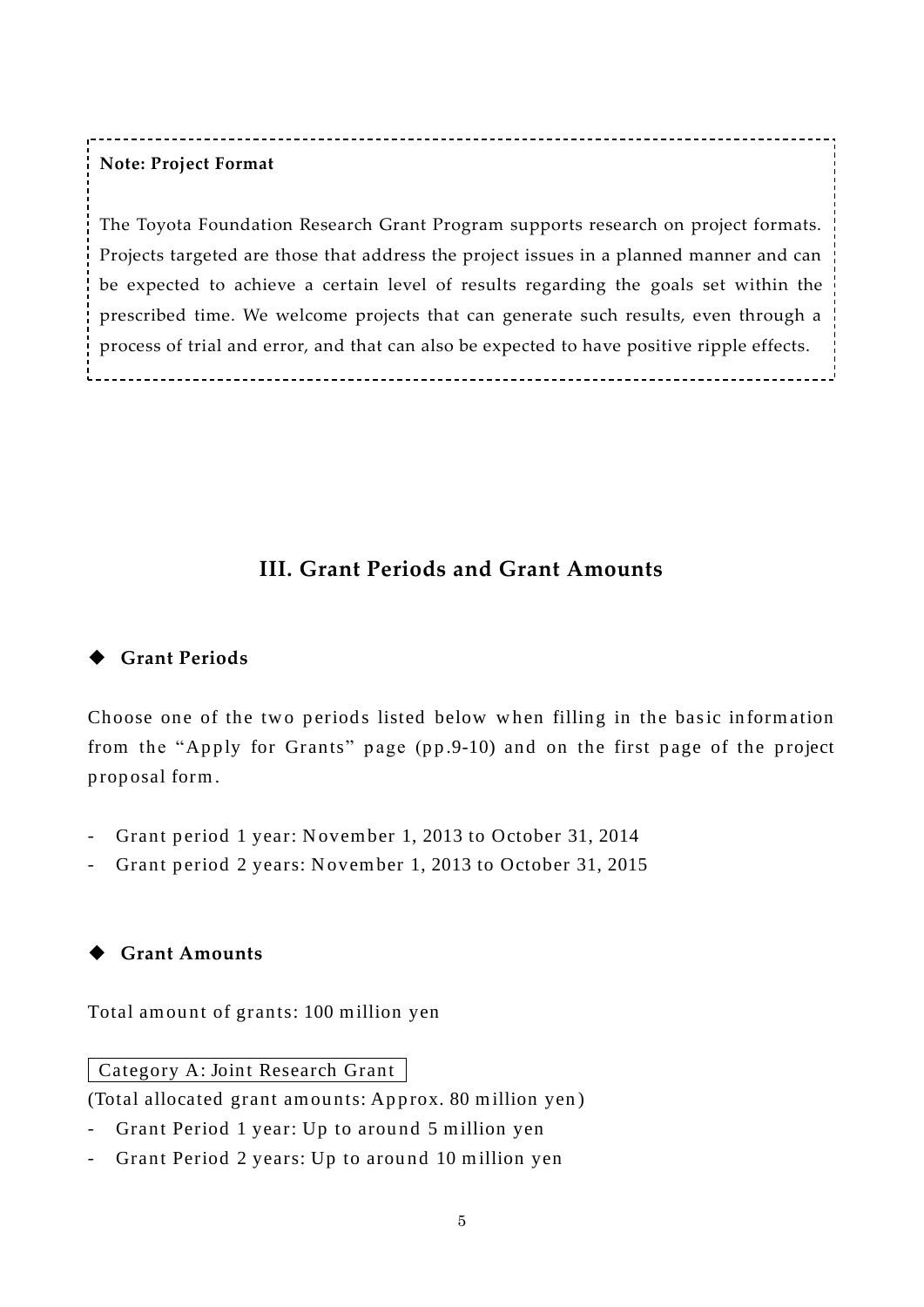Category B: Individual Research Grant

(Total allocated grant amounts: Approx. 20 million yen)

- Grant Period 1 year: Up to around 1 million yen
- Grant Period 2 years: Up to around 2 million yen

Appropriateness of the requested grant amount and the planned project budget for the proposed research will also be considered under the process of selection. There is a possibility that the actual grant amount will be reduced compared to the proposed amount as a result of the selection process and that the submitted budget plan will have to be revised.

#### **Grant Payment**

Grant payments are sent to the specified bank account of the project representative. The initial payment is made just after the grant period begins. Two payments are made for the one-year grant, and four payments for the two-year grant, all at roughly six-month intervals (The payment made each time is of an appropriate amount, in line with the planned project budget). Prior to each payment the project representative is required to submit the prescribed report; payment may be tem porarily suspended in a case where the report is not submitted or where the Toyota Foundation determines a need to confirm the content of the submitted rep ort.

#### **Grant Utilization**

Please confirm the range of expenditures for the grant received, referring to the "List of Expenses" (p.17). Please note that the grant recipients are not allowed to use funds from the grant to cover the operational overhead of the organization to which they belong or are related.

In a case where grant money is used to purchase equipment, machinery, documents, etc. with a tax-included price of over  $\text{\texttt{Y200,000}}$ , the purchased item(s) should be donated to the organization to which the project members belong or are related, rather than remaining in their private ownership.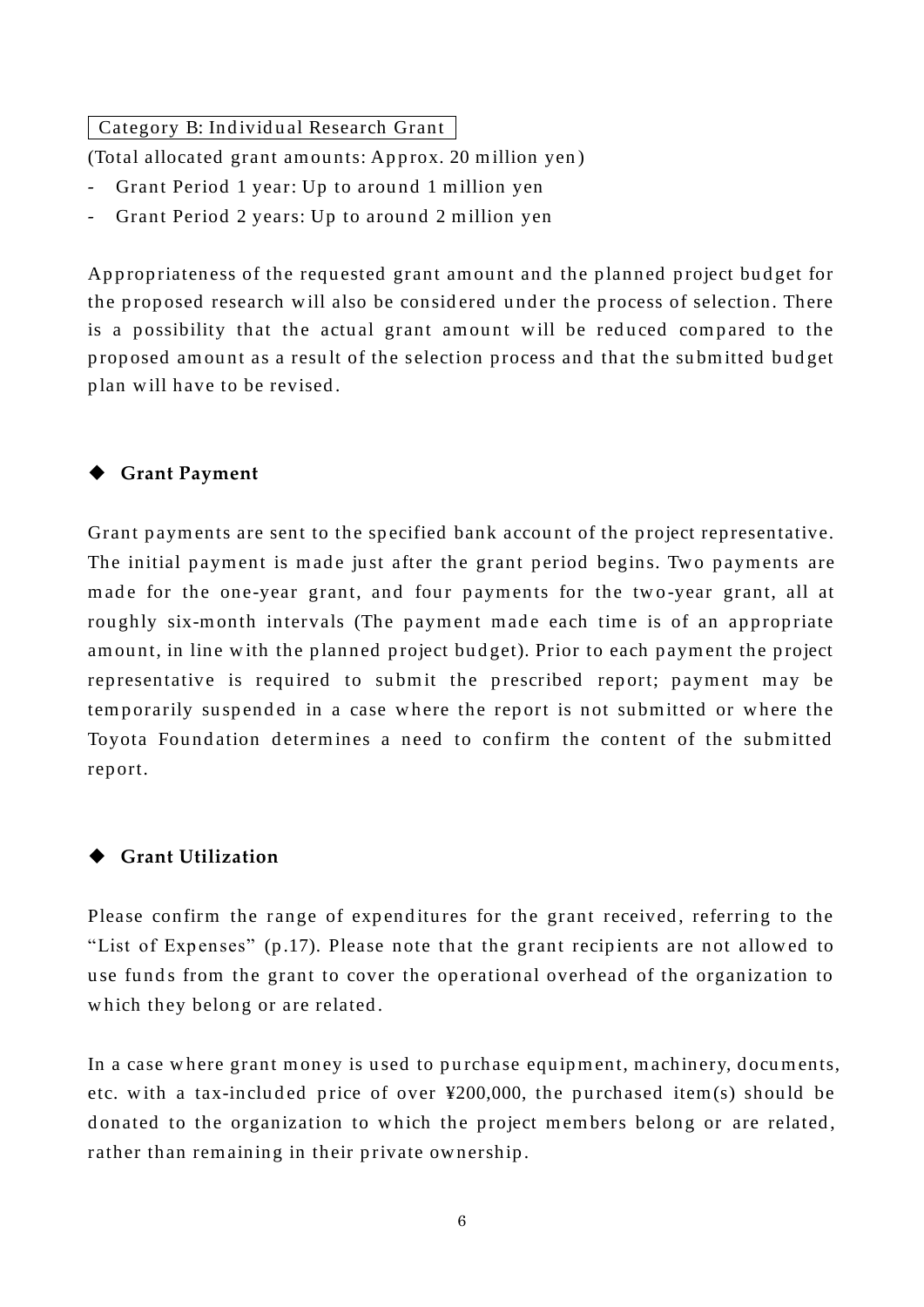In principle, grant expenditures should be made in line with the planned project budget submitted at the time the grant was approved. If circumstances arise that will result in a major change in the budget plan, please consult in advance with the program officer of the Toyota Foundation. Any grant funds remaining after the end of the grant period should be promptly returned.

#### **Accounting of Grant**

In principle, the grant recipients are not allowed to entrust accounting of the grant received to the organization they belong or are related. In a case where, owing to circu m stances, commissioning such an organization is unavoidable, the Toyota Foundation will require submission of the prescribed form (or one based on it) commissioning accounting services after the grant is approved. Even when accounting is outsourced, we request that the project representative be aware of the details regarding the receipt and expenditure of grant funds (Grants are paid to the representative, not to the organization entrusted with the accounting).

## **IV. Communication with the Toyota Foundation**

#### **Grant Initiation (Concluding Memorandum)**

For both the Joint Research Grant and the Individual Research Grant, each project representative for which a grant is awarded will exchange a memorandum with the Toyota Foundation and then be individually responsible for carrying out the project in accordance with the agreement (In the case where a minor is the project representative, a person of legal age should serve as the contact person and handle the procedures as the minor's proxy).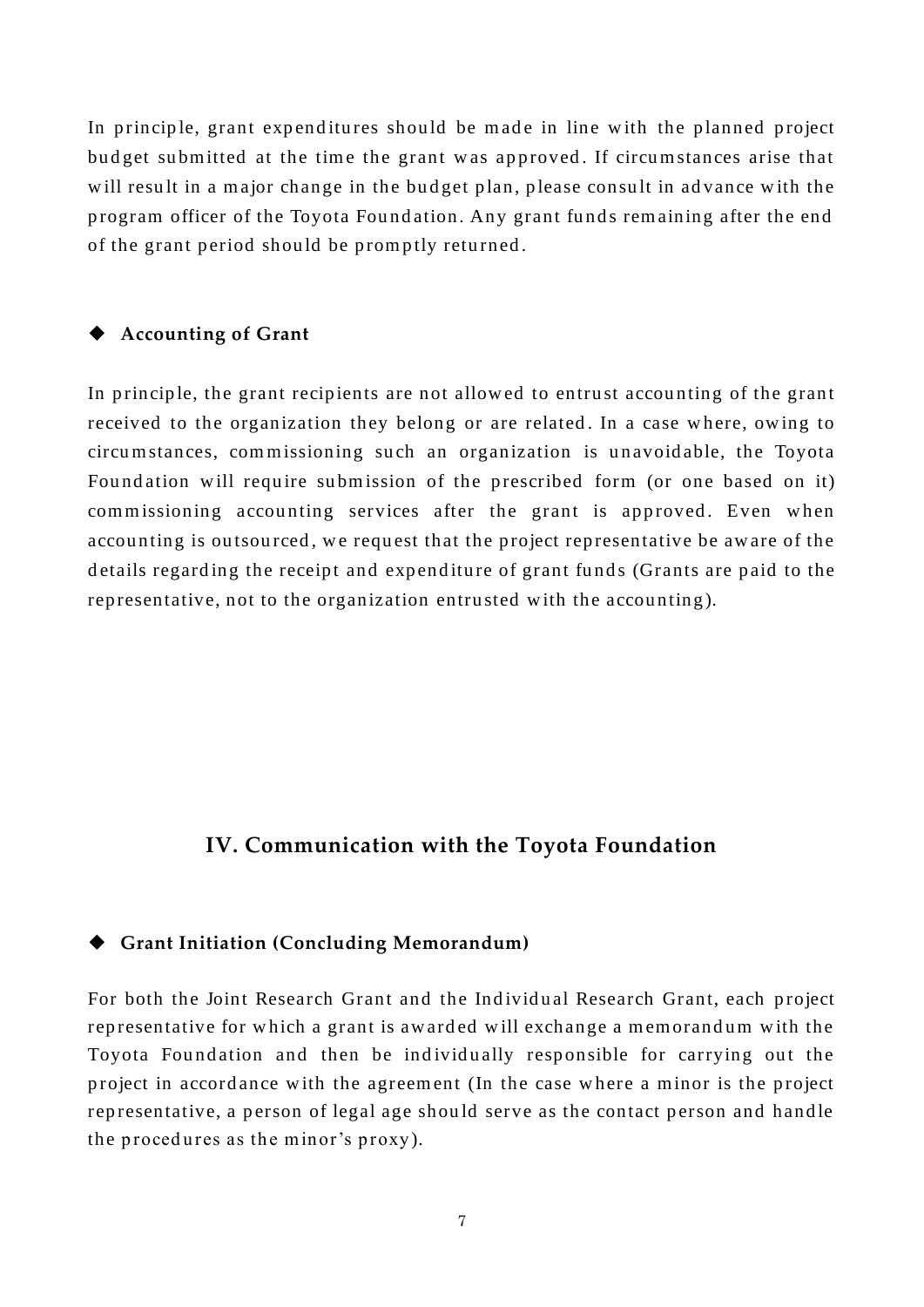#### **Project Progress**

In carrying out the grant project, the representative or contact person should remain in close contact with program officers from the Toyota Foundation. If a change in the original project plan becomes necessary due to circumstances, please first contact the Toyota Foundation; in such a case, we may also request that you submit the "Request for Change in Plan" form along with supplementary materials. Also, please provide prior notification if you plan to hold a presentation or symposium on the project or conduct medium- to long-term field research related to it.

#### **Submission of Reports**

Each project representative will be obliged to prepare and submit documentation including a written interim report, final report and a financial statement prior to the stipulated deadlines. The financial statement should be submitted along with the "Detailed Expenditures" form and original receipts (If accounting of the grant is outsourced, receipts need not be included, but the Toyota Foundation may ask for such records to be disclosed for the sake of confirmation after the content of the d ocu ments has been exam ined ).

#### **Consultation, Coordination, etc.**

If necessary, the Toyota Foundation program officers will visit the project representatives or main project members for consultation and coordination regarding the project's progress and its future prospects.

#### **Presentations, Symposiums, etc.**

Events such as presentations or symposiums may be held at which the project representative or main project members will be asked to report on the progress of their projects and prospects, and to interact and exchange opinions with other grant recipients or experts.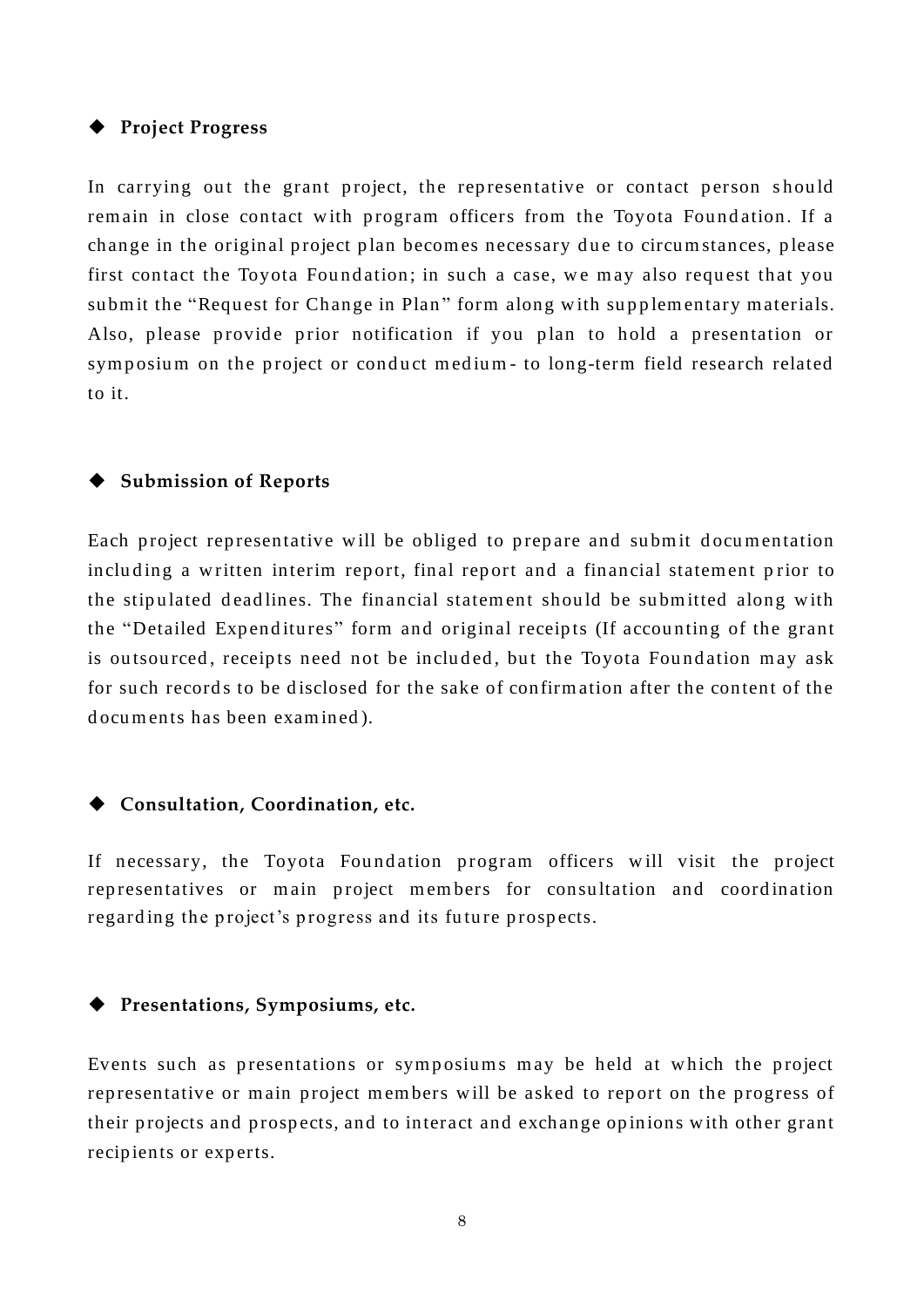#### **Continued Funding**

The project representative or main project members who devise a plan for a new project may submit a proposal for continued funding in the following fiscal year or thereafter, either under this program or under another Toyota Foundation program. The decision to approve or decline the proposal will be based on a comprehensive review of the status and results of the original project, as set forth in the interim and final reports, as well as on the relationship between the original project and a future grant project planned by the project representative and members.

## **V. Proposal Procedures and Screening**

#### **Proposal Period and Procedures**

Prop osal Period : Monday, April 1 to Tuesday, May 7, 2013 (until 3:00 p.m. Japan Standard Time)

Proposal Procedures:

To submit a grant proposal via the Internet, please visit the "Apply for Grants" page on the Toyota Foundation website (http://www.toyotafound.or.jp/english) and register your basic information. After completing the registration a project proposal form can be downloaded (you can edit the basic information registered on the "Webpage for Applicants" prior to submitting the project proposal form). The project proposal procedures are diagramed in the next page (detailed instructions can be found on the attached "Guide for Web-based Grant Applications").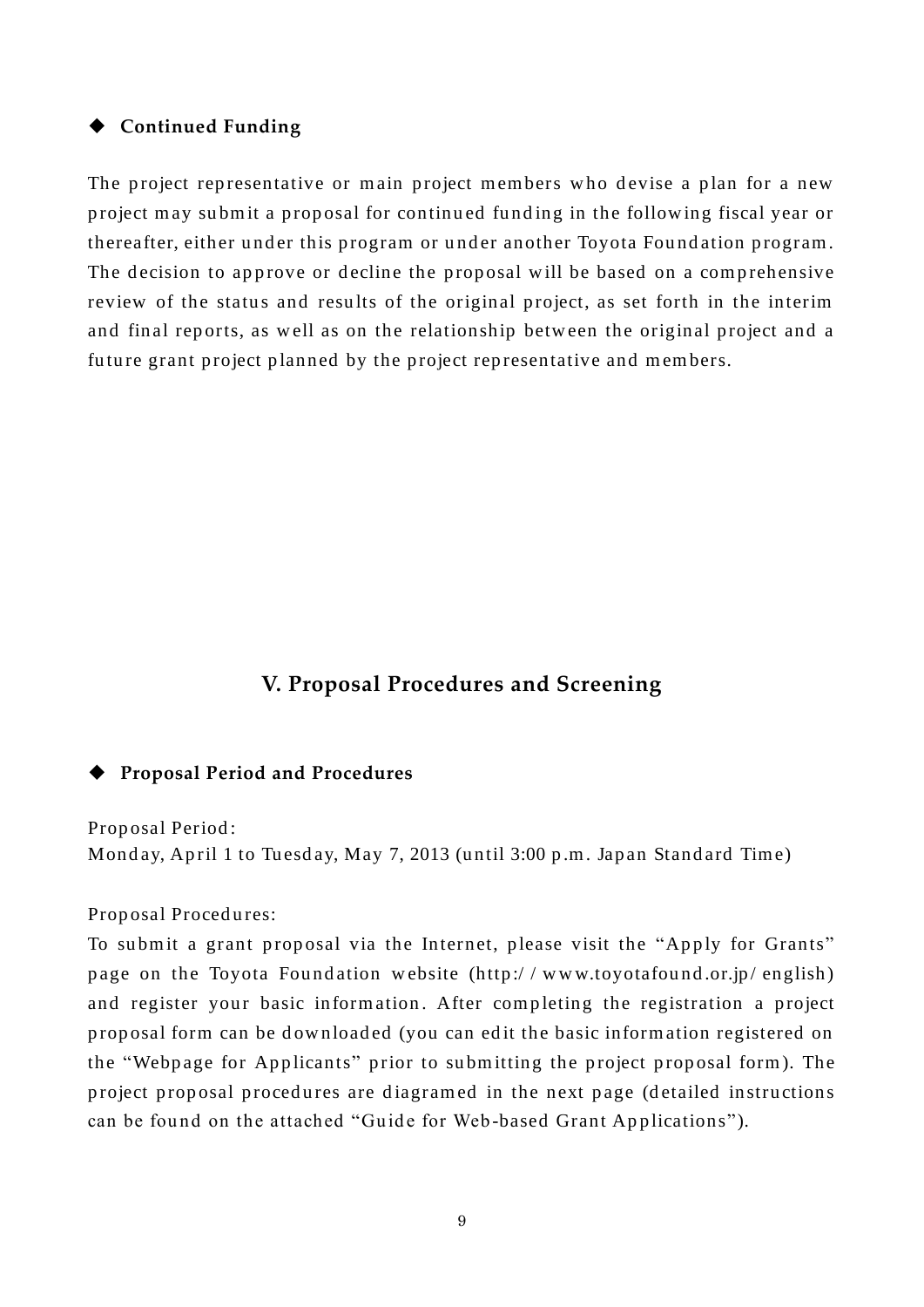

## **Submission Confirmation**

After the project proposal form has been submitted (uploaded) on the "Webpage for Applicants", a notification of completion will be sent to the registered email address.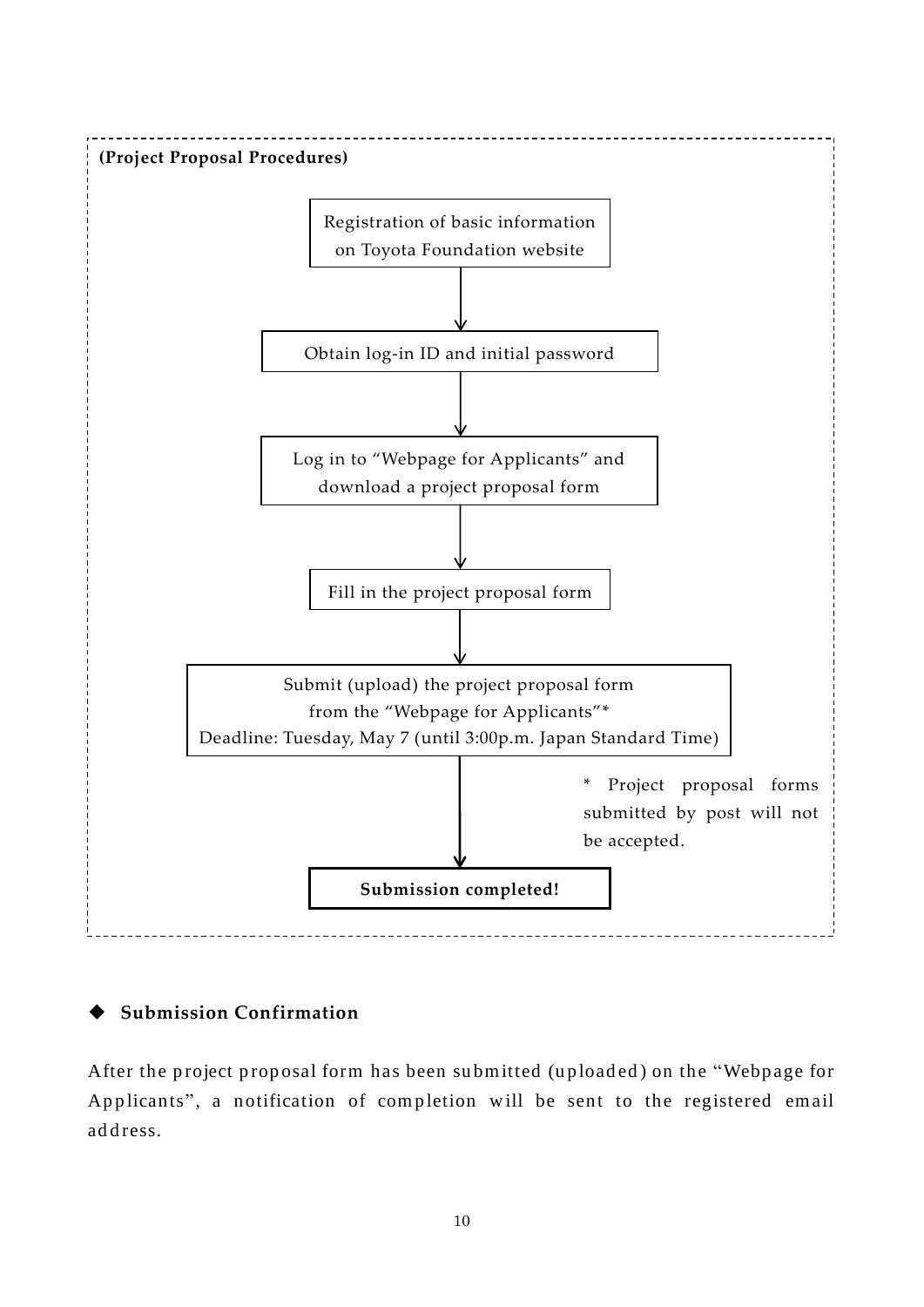#### ◆ Selection Process

Formal decisions on the selection of projects to be awarded grants will be made at the Toyota Foundation Board of Directors meetings scheduled to be held in September or October 2013, based on the deliberations of the Toyota Foundation Research Grant Program Selection Committee, which is composed of outside experts (and chaired by Professor Toshio Kuwako of Graduate School of Decision Science and Technology, Tokyo Institute of Technology). Please be aware that when necessary the committee may ask to interview you about your project proposal.

#### ◆ Selection Results

The contact person for the project will be informed of the selection results by email by the end of October 2013<sup>\*</sup>. If the email notification has not arrived by that time, p lease contact the Toyota Fou nd ation.

\* Please inform the Toyota Foundation promptly if your email address or phone number has changed since you submitted your project proposal.

#### **Other**

The Toyota Foundation seeks projects that are non-profit and open in their outlook, without any political, religious, or ideological bias. No restrictions are placed on the representatives or members of the projects in terms of nationality, place of residence, academic background, organizational affiliation, etc.

The personal information you provide on the Toyota Foundation website and the project proposal form will be used for project selection, statistical analysis, and ad ministrative purposes, such as contacting those who submitted a proposal. The information will not be used for any other purpose without your consent, except in cases provided for by law.

Grants may be cancelled if any statement in your project proposal is found to be untrue, even after a grant has been approved.

11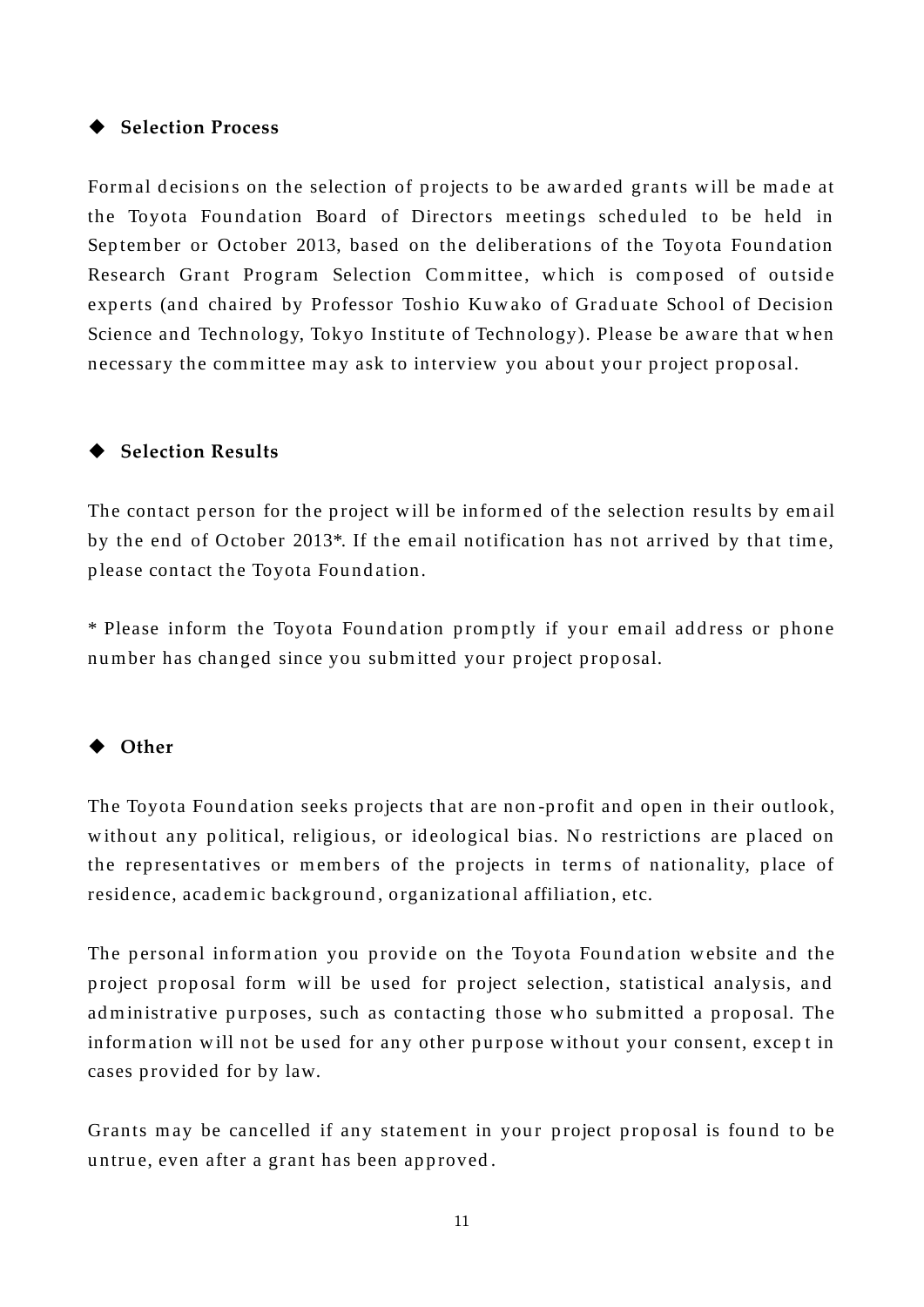# **Project Proposal Format**

# **Requirements**

## **Special Points of Consideration**

- Submit either the 12-page project proposal form for a joint research grant or the 10-page project proposal form for an individual research grant. No additional documents should be included with your project proposal other than the prescribed forms (If the space on page 3 of the project proposal form for the joint research grant is insufficient, please copy that page to insert the additional inform ation ).
- Please fill in the project proposal form using black text. For the parts of the project proposal listed below, we ask that those submitting a proposal use a 12-point font, with 18-point line spacing.

| Joint Research Grant      | $p.1$ ("Abstract"), $pp.4-8$ |
|---------------------------|------------------------------|
| Individual Research Grant | $p.1$ ("Abstract"), $pp.3-6$ |

- Input your log-in ID ("Receipt No.") at the top right of each page of the project p rop osal form.
- Please do not alter the size of the text boxes on the project proposal form, with the exception of the text box on page 3 of the joint research grant project p rop osal form .
- Photographs and charts can be submitted as part of the project proposal (but please note that the project proposal form file should not exceed 500 KB).
- Please only submit the project proposal form itself; no additional related documents are necessary.
- Do not personally deliver the project proposal form to the Toyota Foundation or send it by fax, postal mail, or email.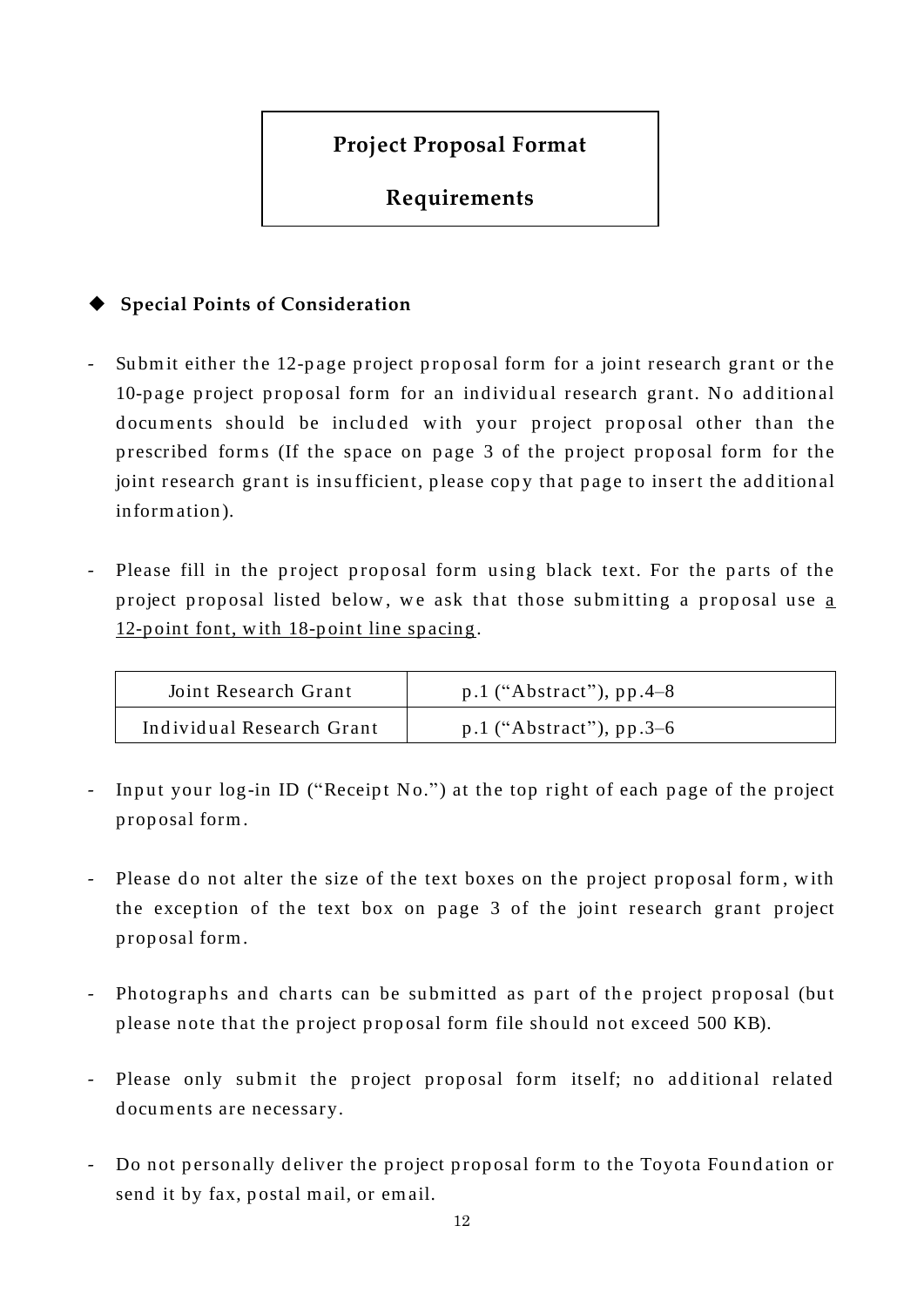- Traffic on the Toyota Foundation website may intensify in the hours prior to the final deadline, making it impossible in some cases to submit a project proposal, so we recommend that you submit a project proposal as early as possible.
- Project proposals cannot be replaced or updated after they have been submitted.
- Please be sure to keep a copy of the project proposal data submitted until the selection results are made known.

#### **Basic Information**

For each item, please fill in exactly the same information registered from the "Apply for Grants" page.

| Representative        | Input the person who will be primarily in charge of<br>running the project.                                                                                                                                                                                                                                                                                                                                                                                                                                                                                           |
|-----------------------|-----------------------------------------------------------------------------------------------------------------------------------------------------------------------------------------------------------------------------------------------------------------------------------------------------------------------------------------------------------------------------------------------------------------------------------------------------------------------------------------------------------------------------------------------------------------------|
| <b>Contact Person</b> | The same person may be the representative and<br>contact person in the case of a joint research grant.<br>For an individual research grant, in principle, the<br>representative is also the contact person<br>and<br>handles the project proposal procedures.<br>Please include contact information where you can<br>be easily reached by the Toyota Foundation in the<br>time between the submission of the project proposal<br>and the announcement of the results. Inform the<br>Toyota Foundation if any change is made to your<br>email address or phone number. |
| Abstract              | Please describe the issues dealt with by the project and<br>how they are addressed (maximum length: 180 words).<br>Please be aware that if your project is selected for a<br>grant, this description will be made available to outside<br>parties.                                                                                                                                                                                                                                                                                                                    |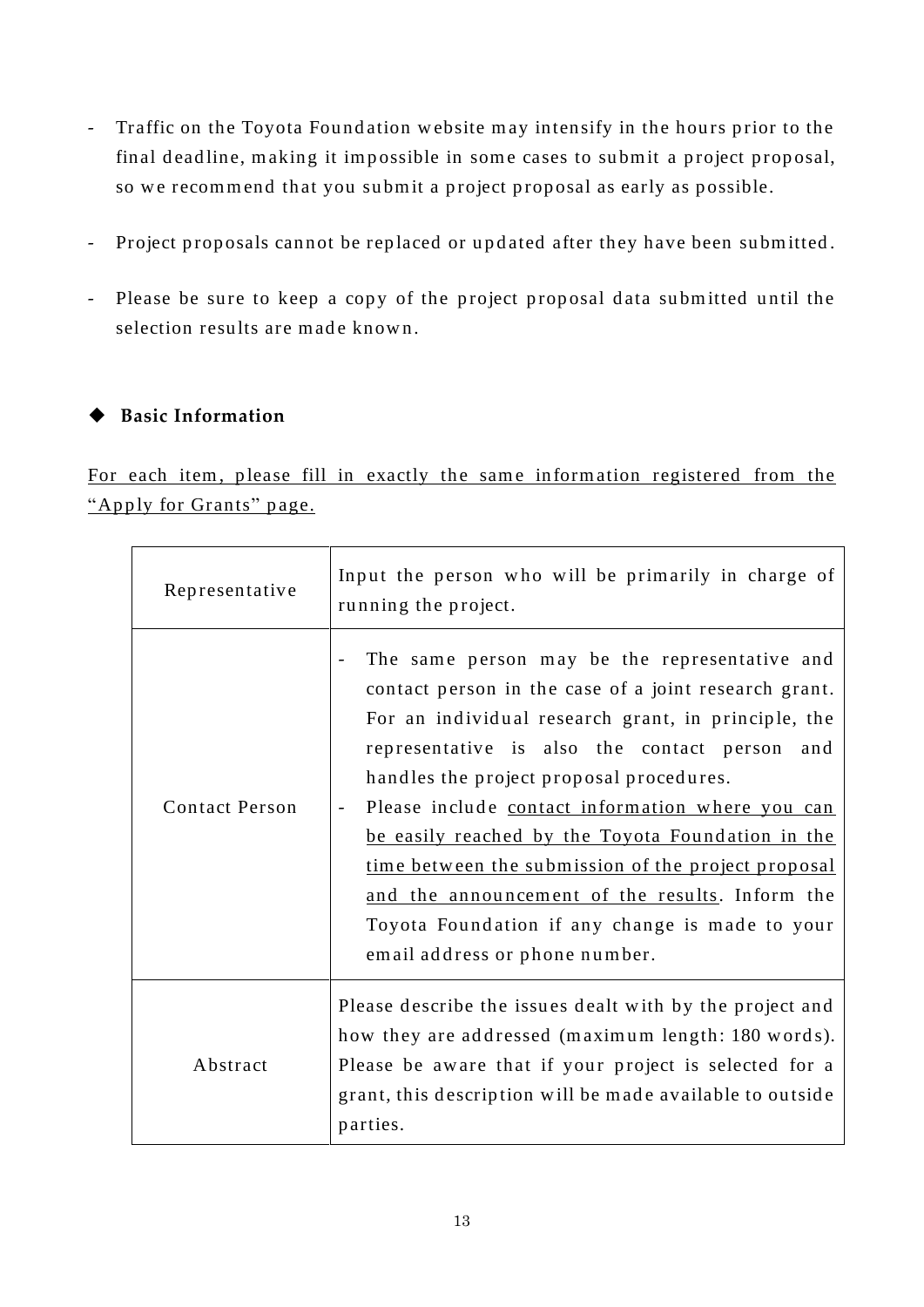#### **Project Outline**

Please summarize the information listed in the "Issues", "Project Implementation", and "Results and Effects" sections of the project proposal form (bullet-point format is accep table).

#### **Participants (Joint Research Grant only)**

Please include information on the project participants. It is not necessary to include the names of specialists relied on just for advice or to provide lectures, or to include the names of people hired to provide temporary assistance.

#### **Career History and Achievements**

Information regarding the career histories, past achievements for research and other activities, and previous grants and subsidies received should be listed for the project representatives and main project members. In the case of a joint research grant, if there are cases of jointly conducted research or other activities involving all or some of the member of the project team, this information should also be included.

#### **Information about Project Team (Joint Research Grant only)**

Please include information about the project team by explaining the reason it was formed by its very members and the actions and results that can be expected through your collaboration. Also explain, as project representative, what consideration and efforts you will show to ensure that the diverse members of the team share the same goal and generate positive results.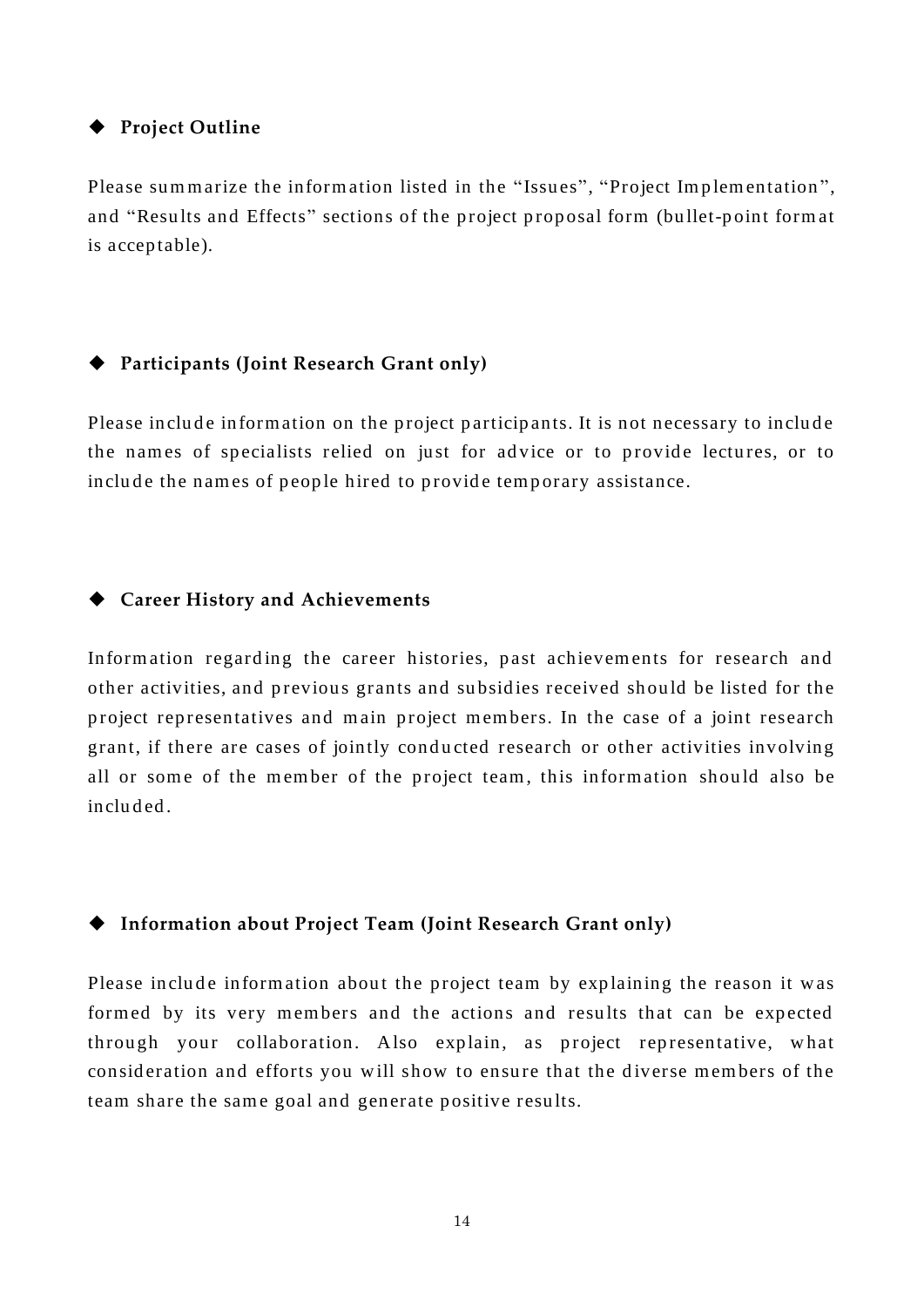**Issues**

Explain in concrete terms the issues addressed by the project. Include information on the background leading up to the project by mentioning the previous research and achievements of the project representative and main project members, and by exp laining the state of research in the field as a w hole.

## **Project Implementation**

Please describe the content of research methods to address the issues of the project. The explanation should include specific details, such as what research will be conducted, how it will be carried out, and why it can be expected to bring positive resu lts.

## **Results and Effects**

Please describe in detail the specific output and the content of research results and the ripple effects expected from the project, touching on the points mentioned below .

| Joint Research Grant A1        | What are the characteristics of the "new social values"<br>that your project aims to clarify? |
|--------------------------------|-----------------------------------------------------------------------------------------------|
| Joint Research Grant A2        | In what ways can the project results be directed<br>toward resolving social issues?           |
| Individual Research<br>Grant B | Please address one of the two questions listed above.                                         |

## **Schedule**

Please explain the schedule for the project.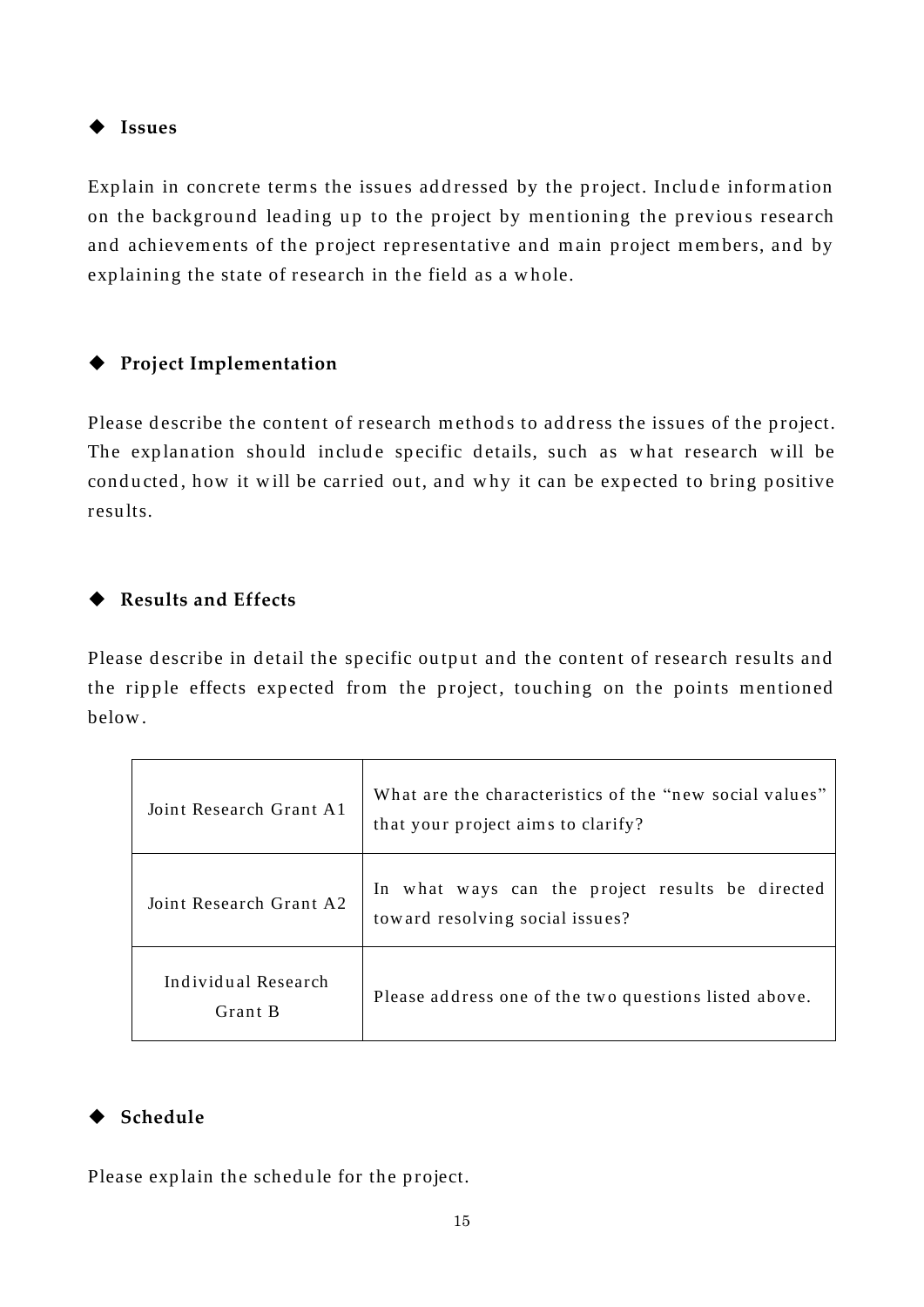# **Planned Project Budget (see the "List of Expenses", p.17)**

- (1) First-year Planned Budget Please provide the budget plan for the first year of the project.
- (2) Second-year Planned Budget (only for two-year grants) Please provide the budget plan for the second year of the project (also include the total expenditures for both years in the column on the right).

## **Other Grants / Subsidies**

If you expect to utilize other grants or subsidies for your research project, or carry out related research with other grants or subsidies, please list the relevant information by following the example below.

| Example          | <b>Other Grants / Subsidies</b>                                   |                               |                                                                                 |  |  |
|------------------|-------------------------------------------------------------------|-------------------------------|---------------------------------------------------------------------------------|--|--|
|                  | Source of Grant / Subsidy                                         | Period                        | Amount                                                                          |  |  |
| Project          | XX University Technology<br>Advancement Foundation                | October 2013<br>to March 2014 | ¥500,000<br>(application<br>under<br>consideration;<br>announcement in<br>June) |  |  |
| Related Research | <b>Research Title and</b><br><b>Source of Grant / Subsidy</b>     | Period                        | Amount                                                                          |  |  |
|                  | "Comprehensive Research<br>on XX"<br>XX Foundation Research Grant | April 2013 to<br>March 2014   | ¥1 million<br>(confirmed)                                                       |  |  |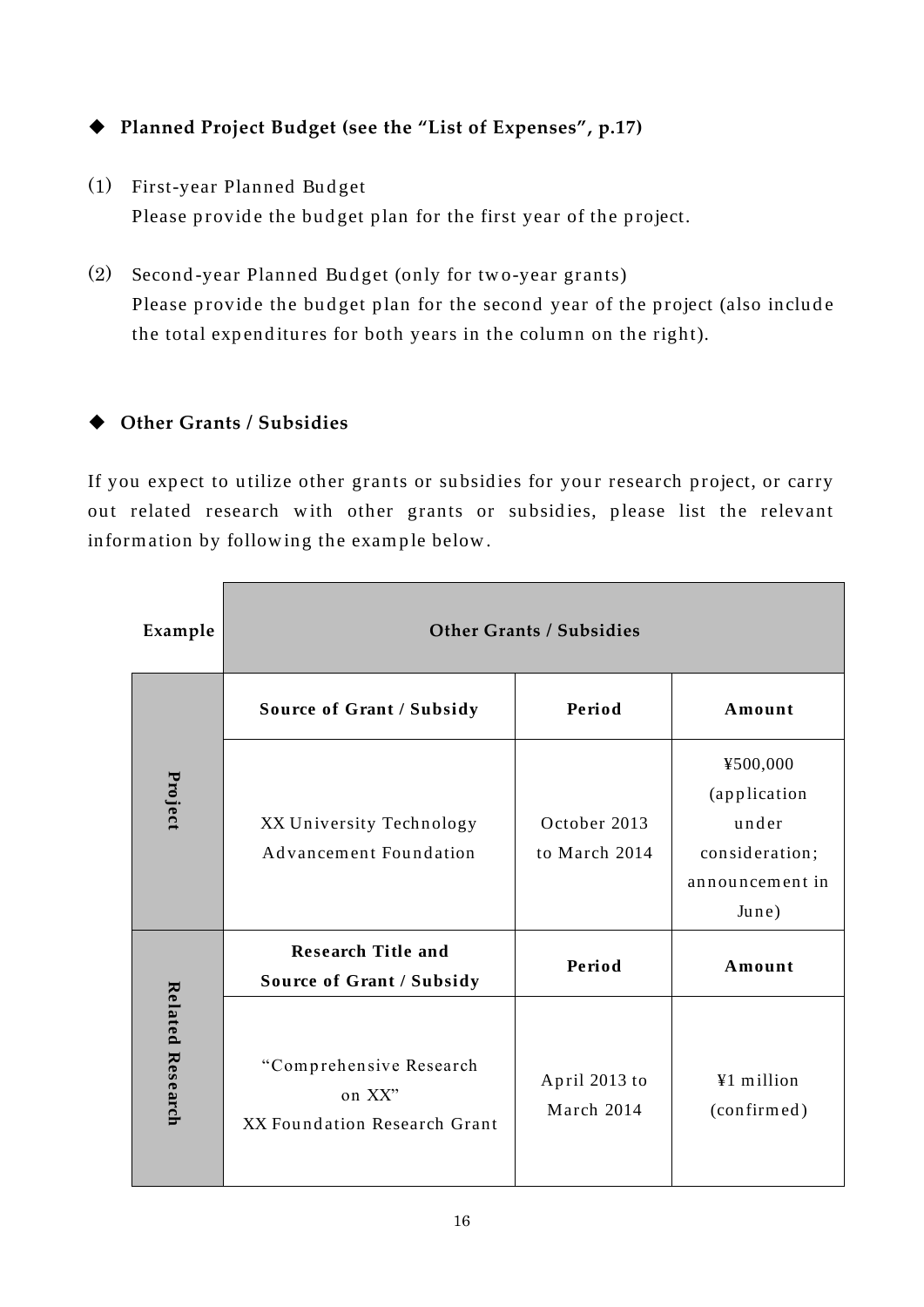#### **List of Expenses**

**1** Honoraria

Payments (including transportation and accommodation) made to experts as compensation for advice or lectures provided or to others providing assistance. Grant does not cover the personnel expenses of the project representative and participants.

- **2** Fees for Commissioned Work Expenses paid to businesses and organizations handling specialized work (e.g., surveys, calculations, and system construction) that the project representative and participants cannot easily accomplish on their own.
- **3** Travel Expenses

Domestic and overseas travel expenses of the project representative and participants (transportation and accommodation).

- **4** Communication and Delivery Bills for phone and Internet services, postage, delivery services, etc.
- **5** Equipment and Machinery Purchases of machinery, equipment, and other items with a tax-included value of ¥200,000 or more.
- **6** Documents and Copying Expenses related to the purchase or copying of documents and other materials.
- **7** Miscellaneous Items Expenses for supplies and other miscellaneous items with a tax-included value of less than ¥200,000.
- **8** Printing and Binding Printing, binding, and other expenses for pamphlets, flyers, booklets, etc.
- **9** Rental of Property and Effects Rent and utilities for properties (e.g., offices, conference rooms, and laboratories) and expenses for leasing movables (e.g., equipment for experiments, vehicles used for surveys).
- **10** Other Expenses Insurance, payment processing charges, etc.